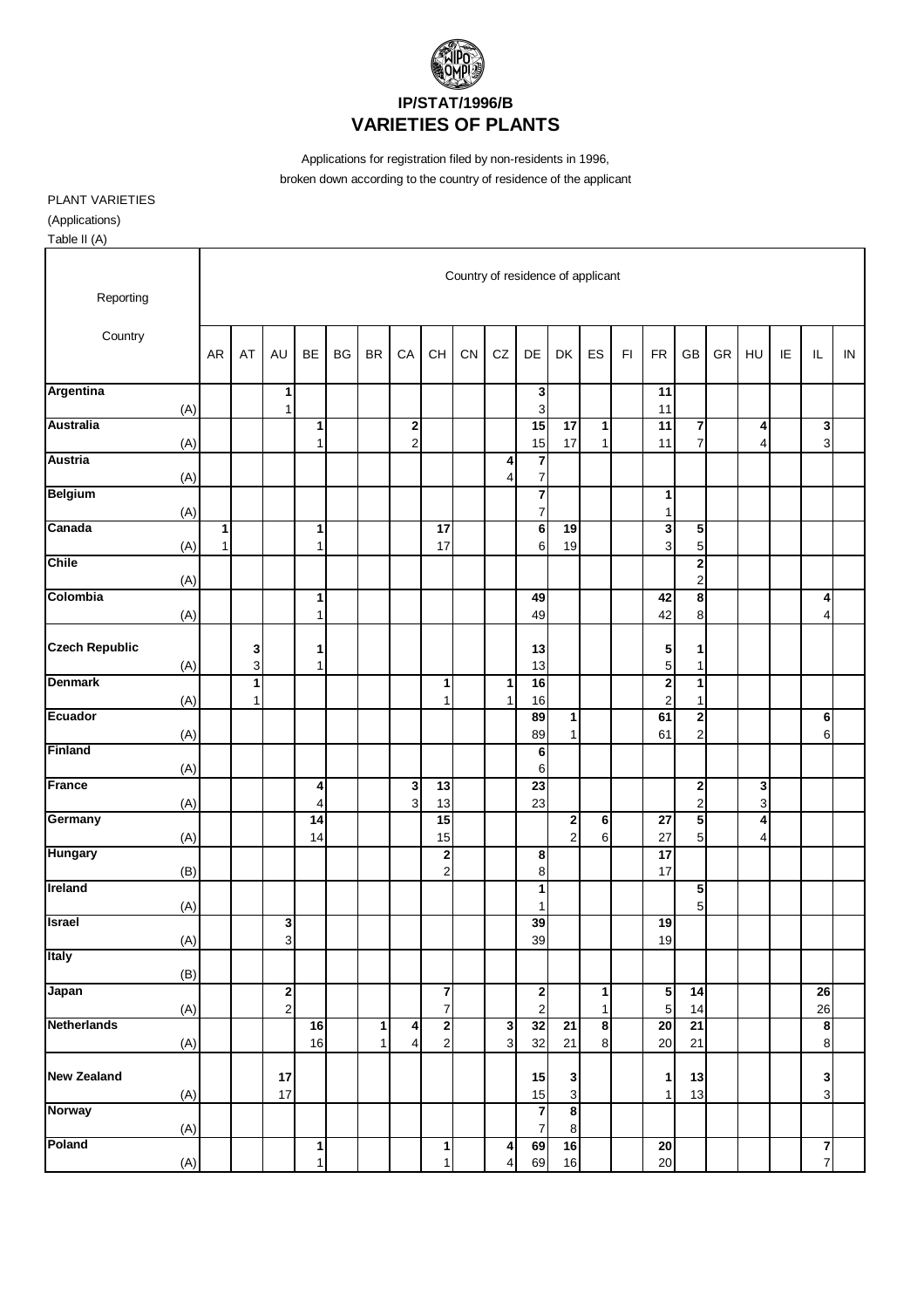

Demandes d'enregistrement déposées par des non-résidents en 1996, réparties selon le pays de résidence du déposant

| $\frac{1}{2}$         |        |                               |                  |                              |                       |           |        |                                           |           |           |    |        |                                        |           |                            |           |              |                        |    |                              |                        |
|-----------------------|--------|-------------------------------|------------------|------------------------------|-----------------------|-----------|--------|-------------------------------------------|-----------|-----------|----|--------|----------------------------------------|-----------|----------------------------|-----------|--------------|------------------------|----|------------------------------|------------------------|
|                       |        | Pays de résidence du déposant |                  |                              |                       |           |        |                                           |           |           |    |        |                                        |           |                            |           |              |                        |    |                              |                        |
| Pays                  |        |                               |                  |                              |                       |           |        |                                           |           |           |    |        |                                        |           |                            |           |              |                        |    |                              |                        |
|                       |        | <b>TOTAL</b>                  | Others<br>Autres | ZA                           | US                    | <b>TR</b> | SK     | <b>SE</b>                                 | <b>RU</b> | <b>RO</b> | PT | PL     | NZ                                     | <b>NO</b> | $\sf NL$                   | <b>MX</b> | LU           | $\mathsf{L}\mathsf{I}$ | KR | <b>JP</b>                    | $\mathsf{I}\mathsf{T}$ |
| <b>Argentine</b>      |        | 76                            |                  |                              | 48                    |           |        | 1                                         |           |           |    |        | ${\bf 5}$                              |           | 7                          |           |              |                        |    |                              |                        |
| <b>Australie</b>      | 76 (A) | $\frac{1}{154}$               |                  | $\mathbf{3}$                 | 48<br>33              |           |        | 1                                         |           |           |    | 1      | 5<br>13                                |           | $\overline{7}$<br>32       |           |              |                        |    | 11                           |                        |
| <b>Autriche</b>       |        | 154(A)<br>$\overline{12}$     |                  | 3                            | 33                    |           |        |                                           |           |           |    | 1<br>1 | 13                                     |           | 32                         |           |              |                        |    | 11                           |                        |
| <b>Belgique</b>       | 12(A)  | $\overline{12}$               |                  |                              |                       |           |        |                                           |           |           |    | 1      |                                        |           | 4                          |           |              |                        |    |                              |                        |
| Canada                | 12(A)  | 162                           |                  |                              | $\overline{72}$       |           |        | 3                                         |           |           |    |        | 5                                      |           | 4<br>30                    |           |              |                        |    |                              |                        |
|                       |        | 162(A)                        |                  |                              | 72                    |           |        | 3                                         |           |           |    |        | 5                                      |           | 30                         |           |              |                        |    |                              |                        |
| Chili                 | 13(A)  | 13                            |                  |                              |                       |           |        |                                           |           |           |    |        | $\overline{\mathbf{2}}$<br>$\mathbf 2$ |           | 9<br>9                     |           |              |                        |    |                              |                        |
| Colombie              |        | 285<br>285(A)                 |                  |                              | 43<br>43              |           |        |                                           |           |           |    |        |                                        |           | 113<br>113                 |           |              |                        |    |                              | $\overline{25}$<br>25  |
| République<br>tchèque |        | 38                            |                  |                              |                       |           |        |                                           |           |           |    |        |                                        |           | 14                         |           |              |                        |    |                              |                        |
|                       | 38(A)  |                               |                  |                              |                       |           | 1<br>1 |                                           |           |           |    |        |                                        |           | 14                         |           |              |                        |    |                              |                        |
| <b>Danemark</b>       | 27(A)  | $\overline{27}$               |                  |                              |                       |           |        | 1<br>$\mathbf{1}$                         |           |           |    |        |                                        |           | 4<br>4                     |           |              |                        |    |                              |                        |
| Équateur              |        | 264<br>264(A)                 |                  |                              | 28<br>28              |           |        |                                           |           |           |    |        |                                        |           | $\overline{73}$<br>73      |           |              |                        |    |                              | 4<br>4                 |
| Finlande              | (A)    | 7<br>7                        |                  |                              |                       |           |        | 1<br>$\mathbf{1}$                         |           |           |    |        |                                        |           |                            |           |              |                        |    |                              |                        |
| France                |        | $\overline{121}$              |                  |                              | $\overline{13}$       |           |        | $\overline{\mathbf{c}}$                   |           |           |    |        |                                        |           | $\overline{27}$            |           |              |                        |    |                              | $\overline{31}$        |
| Allemagne             |        | 121(A)<br>115                 |                  |                              | 13<br>1               |           |        | $\overline{c}$<br>$\overline{\mathbf{6}}$ |           |           |    |        | 1                                      |           | 27<br>33                   |           |              |                        |    |                              | 31<br>1                |
| Hongrie               |        | 115(A)<br>40                  |                  |                              | 1<br>8                |           |        | 6                                         |           |           |    |        | 1                                      |           | 33<br>5                    |           |              |                        |    |                              | 1                      |
| Irlande               | 40(B)  | $\overline{\mathbf{6}}$       |                  |                              | 8                     |           |        |                                           |           |           |    |        |                                        |           | 5                          |           |              |                        |    |                              |                        |
|                       | 6(A)   |                               |                  |                              |                       |           |        |                                           |           |           |    |        |                                        |           |                            |           |              |                        |    |                              |                        |
| Israël                |        | 147<br>147 $(A)$              |                  |                              | 1<br>1                |           |        |                                           |           |           |    |        | 1<br>1                                 |           | $\overline{77}$<br>$77 \,$ |           |              |                        |    | $\mathbf{3}$<br>$\mathbf{3}$ | 4<br>4                 |
| Italie                | 46 (B) | 46                            |                  |                              |                       |           |        |                                           |           |           |    |        |                                        |           |                            |           |              |                        |    |                              |                        |
| Japon                 |        | 203<br>203(A)                 |                  | $\mathbf{1}$<br>$\mathbf{1}$ | $\overline{24}$<br>24 |           |        |                                           |           |           |    |        | 9<br>9                                 |           | 92<br>92                   |           |              |                        |    |                              | $\overline{20}$<br>20  |
| Pays-Bas              |        | 188                           | 11               |                              | 27                    |           |        | $\mathbf{1}$                              |           |           |    |        | $\mathbf{1}$                           |           |                            |           | $\mathbf{1}$ |                        |    | $\mathbf{3}$                 | 8                      |
|                       |        | 188(A)                        | 11               |                              | 27                    |           |        | $\mathbf{1}$                              |           |           |    |        | $\mathbf{1}$                           |           |                            |           | $\mathbf{1}$ |                        |    | $\overline{3}$               | $\bf{8}$               |
| Nouvelle-Zélande      | 93(A)  | 93                            |                  | 3<br>$\overline{3}$          | 11<br>11              |           |        | 1<br>$\mathbf{1}$                         |           |           |    |        |                                        |           | $10$<br>$10$               |           |              |                        |    | 16<br>16                     |                        |
| Norvège               | 20(A)  | 20                            |                  |                              |                       |           |        | دى<br>$\overline{3}$                      |           |           |    | 1<br>1 |                                        |           | 1<br>$\mathbf{1}$          |           |              |                        |    |                              |                        |
| Pologne               |        | 176<br>176(A)                 |                  |                              | 16<br>16              |           |        | $\frac{2}{2}$                             |           |           |    |        |                                        |           | 40<br>40                   |           |              |                        |    |                              |                        |
|                       |        |                               |                  |                              |                       |           |        |                                           |           |           |    |        |                                        |           |                            |           |              |                        |    |                              |                        |

OBTENTIONS VÉGÉTALES (Demandes) Tableau II (A)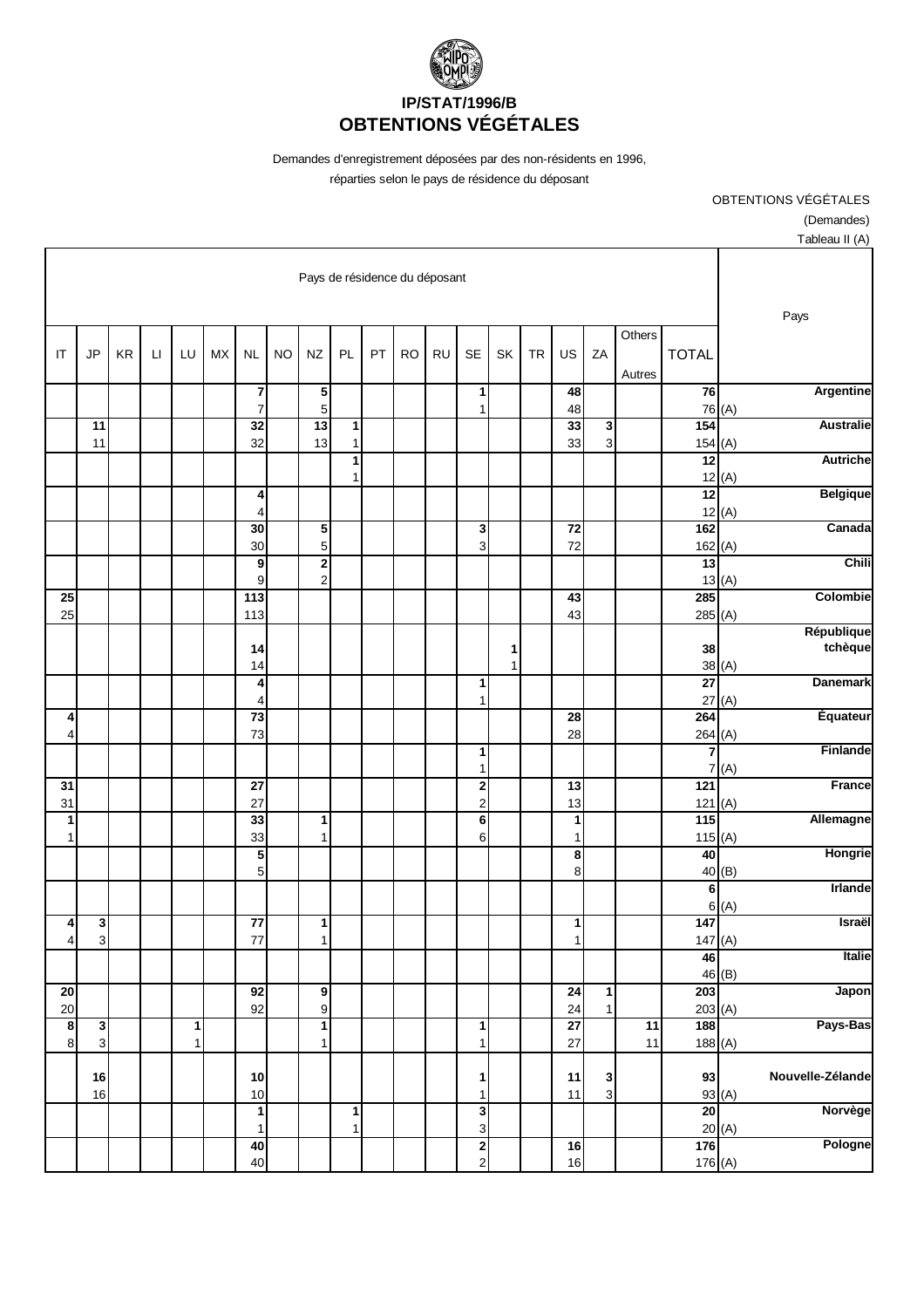

Applications for registration filed by non-residents in 1996, broken down according to the country of residence of the applicant

PLANT VARIETIES (Applications) Table II (A)

| 1001011                            |            |                                   |                |               |              |    |           |                               |    |    |                |                 |                                                |                               |                         |                    |                  |    |    |                |                |    |
|------------------------------------|------------|-----------------------------------|----------------|---------------|--------------|----|-----------|-------------------------------|----|----|----------------|-----------------|------------------------------------------------|-------------------------------|-------------------------|--------------------|------------------|----|----|----------------|----------------|----|
|                                    |            | Country of residence of applicant |                |               |              |    |           |                               |    |    |                |                 |                                                |                               |                         |                    |                  |    |    |                |                |    |
| Reporting                          |            |                                   |                |               |              |    |           |                               |    |    |                |                 |                                                |                               |                         |                    |                  |    |    |                |                |    |
| Country                            |            |                                   |                |               |              |    |           |                               |    |    |                |                 |                                                |                               |                         |                    |                  |    |    |                |                |    |
|                                    |            | AR                                | AT             | <b>AU</b>     | <b>BE</b>    | BG | <b>BR</b> | CA                            | CH | CN | CZ             | DE              | <b>DK</b>                                      | ES                            | $\mathsf{F} \mathsf{I}$ | <b>FR</b>          | GB               | GR | HU | IE             | IL             | IN |
| Portugal                           |            |                                   |                |               |              |    |           |                               |    |    |                | 6               |                                                |                               |                         |                    |                  |    |    |                |                |    |
|                                    | (A)        |                                   |                |               |              |    |           |                               |    |    |                | $6\phantom{a}$  |                                                |                               |                         |                    |                  |    |    |                |                |    |
|                                    |            |                                   |                |               |              |    |           |                               |    |    |                |                 |                                                |                               |                         |                    |                  |    |    |                |                |    |
| <b>Republic of Korea</b>           | (B)        |                                   |                | $\frac{2}{2}$ |              |    |           |                               |    |    |                | 11<br>11        | $\begin{array}{c} \mathbf{2} \\ 2 \end{array}$ |                               |                         |                    | 2<br>$\mathbf 2$ |    |    |                |                |    |
| Slovakia                           |            |                                   | 1              |               |              |    |           |                               |    |    | 10             | 5               |                                                |                               |                         | 1                  | 4                |    |    |                |                |    |
|                                    | (A)        |                                   | 1              |               |              |    |           |                               |    |    | 10             | 5               |                                                |                               |                         | 1                  | 4                |    |    |                |                |    |
| <b>South Africa</b>                |            |                                   |                | 10            |              |    |           |                               |    |    |                | $\overline{17}$ | 4                                              |                               |                         | 12                 | 5                |    |    |                | 7              |    |
|                                    | (A)        |                                   |                | 10            |              |    |           |                               |    |    |                | 17              | 4                                              |                               |                         | 12                 | 5                |    |    |                | $\overline{7}$ |    |
| <b>Spain</b>                       |            |                                   |                |               |              |    |           |                               |    |    |                |                 |                                                |                               |                         | 13                 | $\overline{2}$   |    |    |                |                |    |
|                                    | (A)        |                                   |                |               |              |    |           |                               |    |    |                |                 |                                                |                               |                         | 13                 | $\overline{c}$   |    |    |                |                |    |
| <b>Sweden</b>                      |            |                                   |                |               |              |    |           |                               |    |    |                | 6               |                                                |                               |                         |                    |                  |    |    |                |                |    |
|                                    | (A)        |                                   |                |               |              |    |           |                               |    |    |                | 6               |                                                |                               |                         |                    |                  |    |    |                |                |    |
| <b>Switzerland</b>                 |            |                                   | $\mathbf{2}$   |               |              |    |           |                               |    |    | 7              | 45              |                                                |                               |                         | 16                 | $\overline{9}$   |    |    |                |                |    |
|                                    | (A)        |                                   | $\overline{2}$ |               |              |    |           |                               |    |    | $\overline{7}$ | 45              |                                                |                               |                         | 16                 | 9                |    |    |                |                |    |
| <b>United Kingdom</b>              |            |                                   |                |               | 1            |    |           |                               |    |    |                | 34              | œ                                              |                               |                         | $\overline{29}$    |                  |    |    | 5              |                |    |
|                                    | (A)        |                                   |                |               | $\mathbf{1}$ |    |           |                               |    |    |                | 34              | 8                                              |                               |                         | 29                 |                  |    |    | 5 <sup>1</sup> |                |    |
| <b>United States of</b><br>America |            |                                   |                |               |              |    |           |                               |    |    |                |                 |                                                |                               |                         |                    |                  |    |    |                |                |    |
|                                    |            |                                   | 1              | 20            | 15           |    |           | 14                            |    |    |                | 54<br>5         | 35                                             | $\mathbf 2$<br>$\overline{2}$ |                         | 39                 | 35               |    |    |                | 12             |    |
|                                    | (A)<br>(B) |                                   | 1              | 20            | 15           |    |           | $\overline{\mathbf{c}}$<br>12 |    |    |                | 49              | 35                                             |                               |                         | $\mathbf{1}$<br>38 | 35               |    |    |                | 12             |    |
| <b>Uruguay</b>                     |            | 6                                 |                |               |              |    |           |                               |    |    |                |                 |                                                |                               |                         |                    |                  |    |    |                |                |    |
|                                    | (A)        | 6                                 |                |               |              |    |           |                               |    |    |                |                 |                                                |                               |                         |                    |                  |    |    |                |                |    |
|                                    |            |                                   |                |               |              |    |           |                               |    |    |                |                 |                                                |                               |                         |                    |                  |    |    |                |                |    |
| <b>Community Plant</b>             |            |                                   |                |               |              |    |           |                               |    |    |                |                 |                                                |                               |                         |                    |                  |    |    |                |                |    |
| <b>Variety Office</b>              |            |                                   |                | 20            |              |    |           | $\mathbf{2}$                  | 23 |    | 4              |                 |                                                |                               |                         |                    |                  |    |    |                | 18             |    |
|                                    | (A)        |                                   |                | 20            |              |    |           | $\overline{2}$                | 23 |    | 4              |                 |                                                |                               |                         |                    |                  |    |    |                | 18             |    |
|                                    |            |                                   |                |               |              |    |           |                               |    |    |                |                 |                                                |                               |                         |                    |                  |    |    |                |                |    |